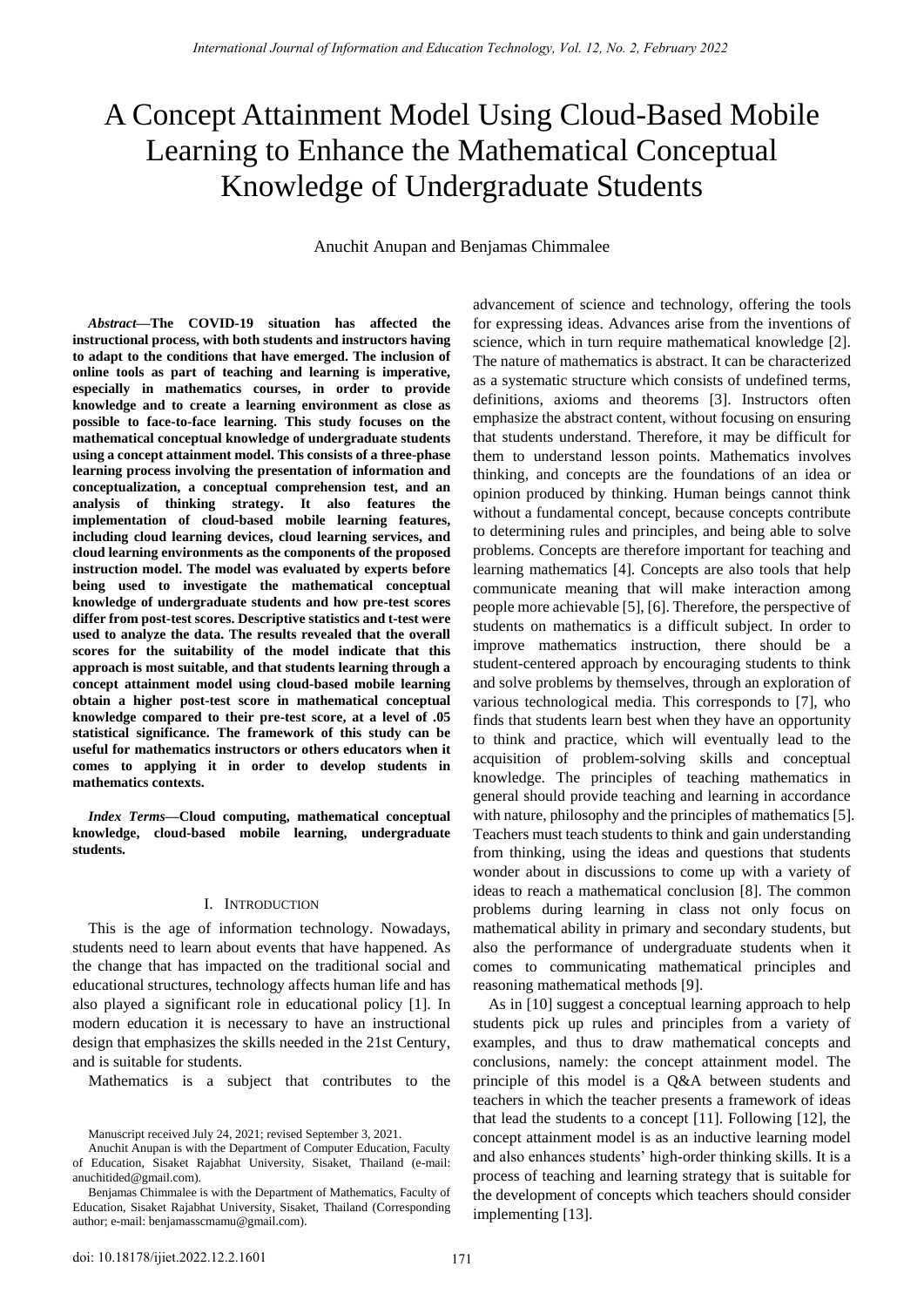As technology and social conditions have made rapid progress, they have also affected the education industry. Nowadays, everyone can communicate via wireless networks or mobile devices, and the educational community uses this strength to adapt teaching and learning to be more effective and to increase the motivation to learn [14]. Information and communication technology is used as an integral part of life where the Internet is accessible to anyone with a digital device. The Internet system is an important factor in teaching and learning at the Education 4.0 age. Many educational institutions use information technology systems as part of their organization management, including in the classroom [15], [16]. Online learning is, therefore, a popular alternative to traditional learning among both students and teachers [17].

The expansion of educational technology has been developed in teaching and learning to support mobile devices and online learning. Many researches have taken an interest in the advantages of various mobile devices in the classroom, which affect the interest of students and enhance the efficiency of the entire teaching process [18]. Technology – and, in particular, cloud computing– has become increasingly important in connecting various data. These changes have obviously affected the educational needs of modern society [15]. Instructors, therefore, should adjust their teaching approaches in accordance with the social context.

Mobile learning is the application of information communication technology in education. Students study through a mobile device with an Internet connection and can learn anywhere, anytime. Mobile learning is considered a channel to support learning interactions – i.e., content, collaboration and communication – and to solve problems [19]. Accordingly, one advantage of mobile learning is that everyone can communicate with each other via a wireless network through their mobile devices, fostering their study motivation and a positive attitude towards mobile learning [20]. The online learning approach in mathematics allows students to explore their thinking processes and express their own concepts [21]. However, mobile learning is limited in terms of memory and learning resources [22].

Cloud computing is the sharing of resources over a network. A computer system operates on a computer network or the Internet. It works as network-based resource-sharing computing that provides the sharing of resources to users on demand [23]. Most of the cloud computing services are in the form of web applications that allow users to manage their services conveniently through a web browser [24]. Students can access various communication technologies as tools to search for knowledge and save it to any mobile device, such as a mobile phone, tablet or computer [25], [26]. A great deal of research is interested in the advantages of various mobile devices in the classroom, how they affect the interest of the students and enhance the efficiency of the entire teaching process [18]. It has become increasingly apparent that technology is being developed to support mobile devices and support online learning. Cloud computing is also prominent in connecting various data. These changes have obviously affected the educational needs of modern society and instructors should adjust their teaching approaches accordingly.

cloud-based mobile learning is a new approach to learning organization. It is a kind of learning management that combines mobile learning and cloud computing, which is another step in the development of information technology applications and communication, along with education management [27]. Following [28], cloud computing promotes connections and prevents the loss of data, including learning materials and teacher-student interactions. Due to students nowadays preferring to communicate using mobile devices through online social networks, mobile cloud learning in the mathematics classroom should help students to share their knowledge and experiences easily, which allows them to develop better learning behaviors. It also helps to increase flexibility and their enjoyment of learning [29], [30]. Moreover, college students tend to use social media and are accustomed to using mobile devices [31]. Due to the pandemic, the concept of online learning, including mobile learning, has been increasingly adopted and applied in mathematics learning.

Along with the changes in the social context, technology has become increasingly involved in teaching and learning. Various learning platforms have had to change accordingly. There are relatively few studies on the integration of cloud technology tools with mathematical teaching theory. Due to the change in teaching pedagogy, mobile learning and cloud-based tools are deployed to adjust how the instruction takes place.

Some of the significant advantages of cloud technology in instructional processes are that it stimulates students to engage in active learning, and interact with others in their activities via cloud-based tools [25], [26]. Moreover, cloud technology provides tools for mathematics activities such as opportunities for presentations, exploration of the relationships between related concepts, discussions, presentations and collaboration [27], [30] which correspond to approach of concept attainment model. As mentioned above, the research questions associated with this study are how appropriate this approach is for implementation in the classroom in the form of an online learning environment, and how it influences students' conceptual knowledge in mathematics.

In this study, a concept attainment model employed with the use of cloud-based mobile learning features, including cloud learning devices, a cloud learning service, and cloud learning environments is proposed, and we aim to study the mathematical conceptual knowledge of undergraduate students, as a result of this proposed approach.

The rest of this paper is organized as follows. Section II gives a literature review. It introduces the related background, including the characteristics of providing services in cloud computing, cloud-based mobile learning, the concept attainment model and mathematical conceptual knowledge. In Section III, the methodology of this study and a concept attainment using cloud-based mobile learning are presented. The results are given in Section IV, and the discussion and conclusion appear in the final section.

## II. LITERATURE REVIEW

Mobile learning with cloud computing technology or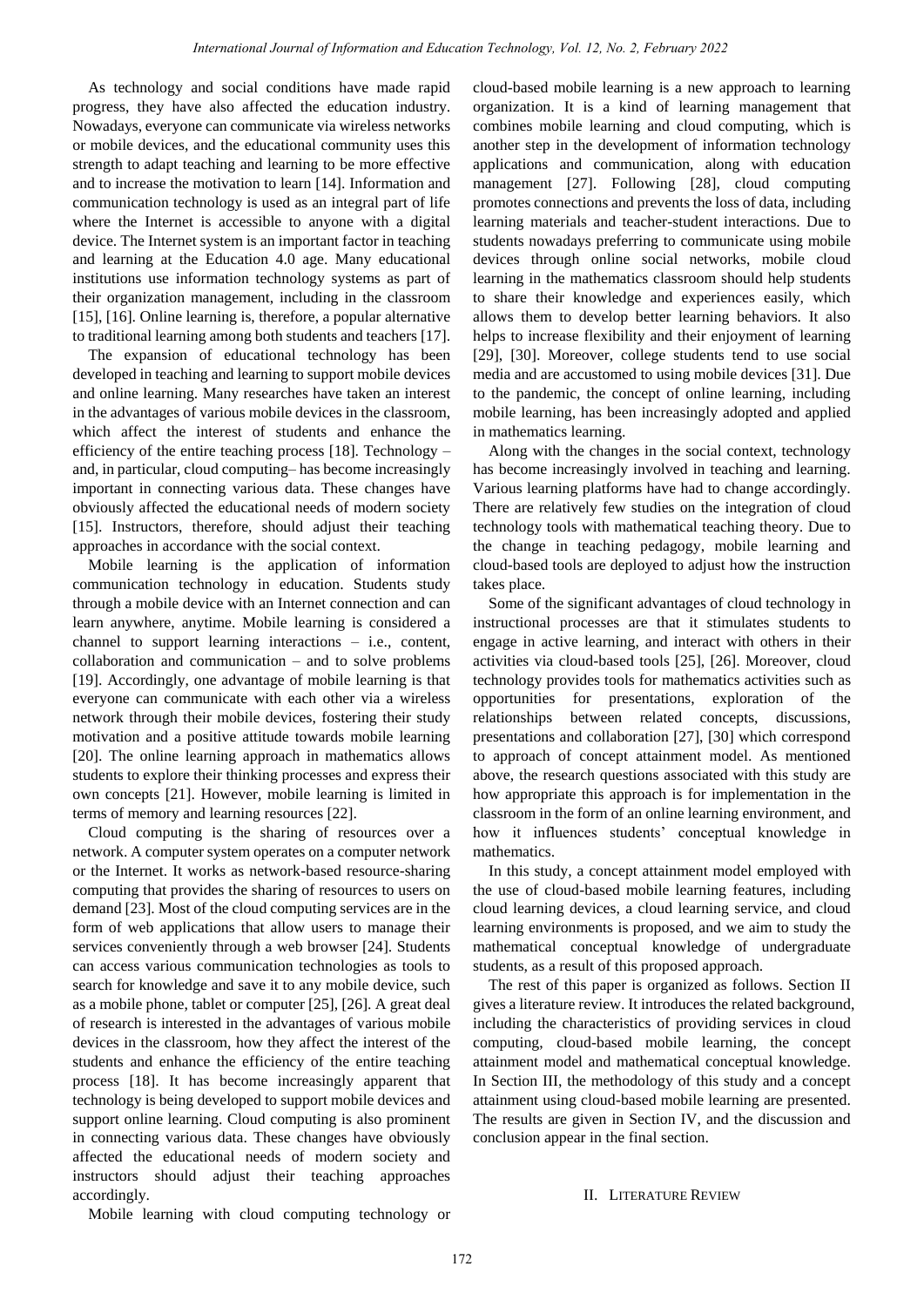# *A. The Characteristics of Providing Services on Cloud Computing*

Educational cloud services involve all the websites dealing with cloud computing technology. These can be used as tools to support and promote mathematics teaching and learning activities [15]. Cloud computing services allow various kinds of terminals to access resources via a browser. The characteristic of cloud computing services is that it is a new, alternative way that has been developed to divide the resource infrastructure stored in phones, computers and other electronic devices [32]. Therefore, the application of a cloud-based service relating to mathematics must be properly planned. The learning platforms relating to mobile mathematics learning must be implemented under a network environment [33], due to the fact that most models of mathematics teaching need to be implemented on such a platform.

# *B. Cloud-Based Mobile Learning in Mathematics*

Mobile cloud computing is a system whereby data processing and data storage are performed outside mobile devices [34]. Mobile learning (M-Learning) is one of the applications of the mobile cloud. It is a combination of the mobile computing and e-Learning [35]. The management of mobile learning in conjunction with cloud technology, involves the following cloud computing technology services [20], [36], [37]:

- 1) Infrastructure as a Service (IaaS). This is a service for both students and instructors in terms of infrastructure resources that are on virtual systems, without the user having to invest in such resources themselves.
- 2) Platform as a Service (PaaS). This is a system service for supporting application development, system testing and the development of application management services. The user can adjust the resource usage size according to the size of the instruction set.
- 3) Software as a Service (SaaS). This is the provision of software or applications that are available because processing will be performed by the service provider. Therefore, users can use the network via the Internet without installing applications on their devices.

Following [38], it was found that online mathematics education tools can be used to support students' problem-solving abilities, increase their understanding of mathematical concepts, and also provide a variety of features for presenting students' mathematical representations. The component of mobile learning is given in Table I.

|                          | I ADLL I. COMI ONEN I OF MODILE LEARNING |        |        |        |      |        |
|--------------------------|------------------------------------------|--------|--------|--------|------|--------|
|                          | [39]                                     | $[40]$ | $[37]$ | $[30]$ | [41] | $[42]$ |
| Resources                |                                          |        |        |        |      |        |
| Calculation<br>display   |                                          |        |        |        |      |        |
| Teaching material        |                                          |        |        |        |      |        |
| Exchange                 |                                          |        |        |        |      |        |
| Interaction              |                                          |        |        |        |      |        |
| Content-based<br>records |                                          |        |        |        |      |        |
| Sound                    |                                          |        |        |        |      |        |
| Video documents          |                                          |        |        |        |      |        |

TABLE I: COMPONENT OF MOBILE LEARNING

| Discussion                                           |  |  |  |
|------------------------------------------------------|--|--|--|
| Surveys<br>Assignments                               |  |  |  |
| Promote<br>collaborative<br>learning<br>environments |  |  |  |

Lakshmi and Dhanalakshmi [30] suggest the benefit of the consistent use of mobile technology in a mathematics course. It will help students improve their particular skills, as well as encouraging the development of mobile learning applications. Cloud network tools and cloud services can be used to support mathematics learning. There has been a move towards the use of online tools to benefit higher education in mathematics. Examples of programs or mathematical software for a specific purpose include Maple Net, MATLAB web-server, WebMathematica, Calculation Laboratory, and GeoGebra [43]-[45]. The influencing factors facilitated on a mobile mathematics teaching platform based on cloud computing were analyzed, as presented in Table II.

TABLE II: THE INFLUENCING-FACTORS FACILITATED ON A MOBILE MATTLATING DEATEOR LED AND

|                                                                              | 3111 ON CLOUD COME 01 HW |      |      |      |      |
|------------------------------------------------------------------------------|--------------------------|------|------|------|------|
|                                                                              | [39]                     | [41] | [46] | [15] | [16] |
| Create good atmosphere for<br>students before learning                       |                          |      |      |      |      |
| Interesting mathematics<br>content/materials and<br>practices                |                          |      |      |      |      |
| Difficult mathematics<br>knowledge points should be<br>visualized            |                          |      |      |      |      |
| Simulating of students'<br>thinking by advanced<br>questions                 |                          |      |      |      |      |
| Feel fun of independently<br>exploring and learning<br>mathematics knowledge |                          |      |      |      |      |
| The use of computer<br>visualization of<br>mathematical knowledge            |                          |      |      |      |      |
| Discussion /social<br>interaction and exchange                               |                          |      |      |      |      |

A brief summary of architecture of the cloud-based mobile learning includes three main groups [20], [37]:

- 1) Cloud learning devices,
- 2) Cloud learning services,
- 3) Cloud learning environments.

From the point of view of the pedagogical literature, little scientific research has been published. Most of the students' behaviors are not only using mobile devices for communication but also for academic work [16].

# *C. Concept Attainment Model*

Joyce and Weil developed a concept attainment model based on the ideas of Bruner, Goodnow and Austin [10]. They believed that this model focused on ways to create an intrinsic human drive to understand science by exploring, organizing and developing language to express relevant knowledge and ideas [47].

The concept attainment model is an inductive model for teaching concepts with the principles and objectives of the model, to help students understand the concepts of lesson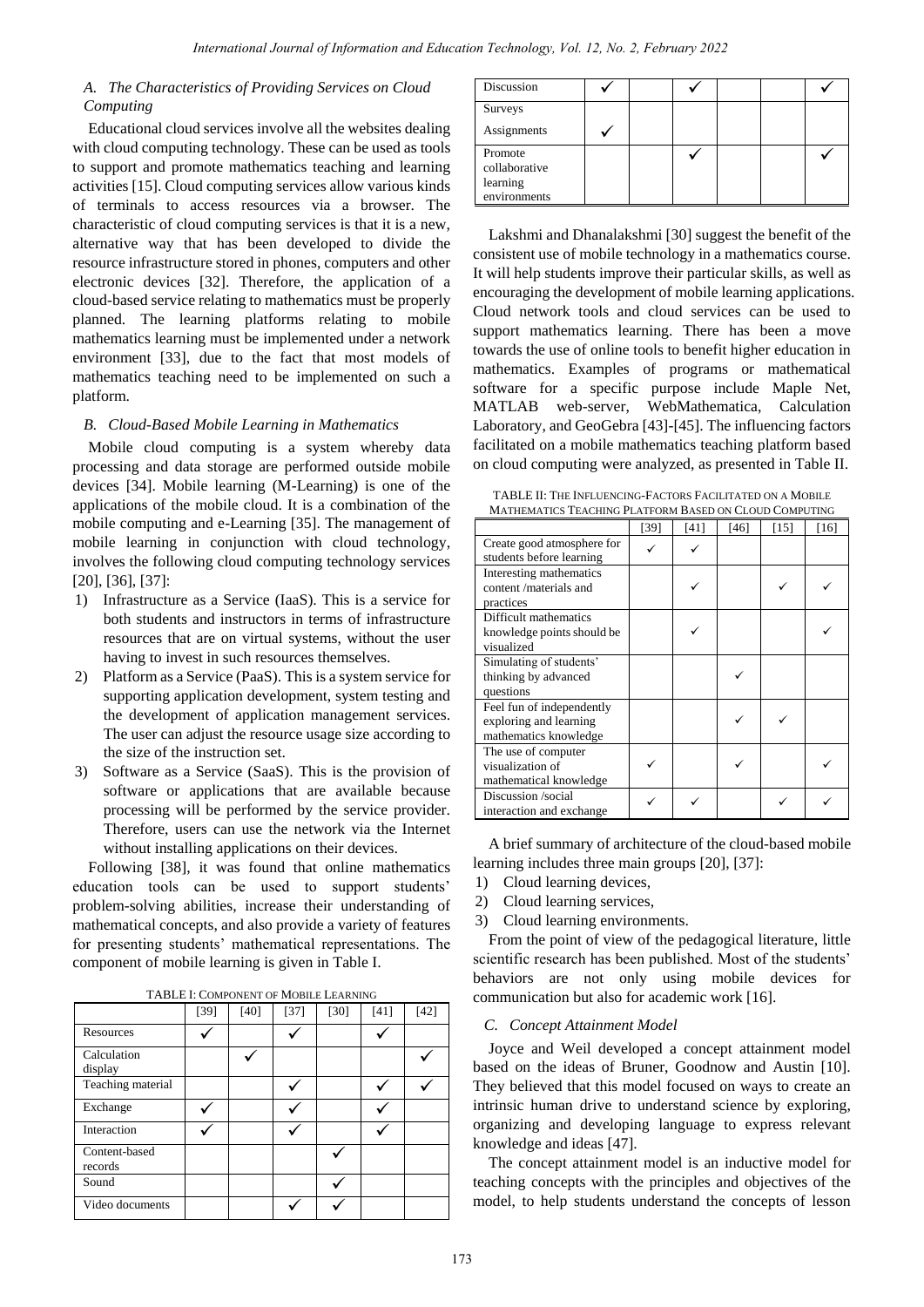contents and define concepts themselves [12], [48]. It is one of the learning models that focus on the development of cognitive domains [49]. Angraini and Wahyuni [13] suggest that such learning models can be adapted to students of all ages. Additionally, this learning model is also suitable for teaching that places an emphasis on understanding and learning new concepts. Accordingly, students practice their inductive thinking abilities, critical thinking skills and other high-level thinking skills [50], [51].

As students learn concepts from analytical thinking and a variety of examples, the direct result that students will receive is an understanding of that concept and new conceptualization skills that can be used to continue to understand other new concepts. Similarly, it also helps to develop inductive reasoning skills [52].

The stages of the concept attainment model, according to Arends [53], are as follows: 1) planning and creating a concept lesson, 2) teaching, 3) organizing the learning environment, and 4) assessment. Lasley and Matczynski [54] suggest four steps in the concept attainment model: 1) identification of concept, 2) the provision of an example, 3) making an assumption, 4) closure and 5) application. According to Smith and Ragan [55], the four steps of the concept attainment model consist of 1) introduction, 2) teaching, 3) conclusion, and 4) assessment. Following [56], there are three stages: 1) presentation of information and conceptualization, 2) conceptual comprehension test, and 3) analysis of thinking strategy. The learning process based on the concept attainment model according to [56] was adopted in this study. The syntax of each stage is described in Table III.

The concept attainment model has been adopted as a practical learning model by researchers. Aningsih and Asih [52] found that the understanding of mathematical concepts in terms of students' curiosity had improved by using the concept attainment model. Similarly, Nainggolan [57] found that students' conceptual understanding of mathematics was improved by the concept attainment model. Angraini and Wahyuni [13] found that the mathematical critical thinking abilities of students who studied with the concept attainment model were higher than students who studied according to conventional learning.

| TABLE III: SYNTAX OF CONCEPT ATTAINMENT MODEL |  |
|-----------------------------------------------|--|
|                                               |  |

| <b>Phase</b>           | <b>Learning process</b>                             |  |  |  |
|------------------------|-----------------------------------------------------|--|--|--|
| 1. Presentation of     | (a) Introduction to the lesson                      |  |  |  |
| information and        | (b) Presentation of examples                        |  |  |  |
| conceptualization      | (c) Students are asked to compare (the similarities |  |  |  |
|                        | and differences) of those examples                  |  |  |  |
| 2. Conceptual          | (a) Identify the concept by comparing with prior    |  |  |  |
| comprehension          | conceptual knowledge                                |  |  |  |
| test                   | (b) Students are asked about additional examples    |  |  |  |
|                        | of that concept                                     |  |  |  |
| 3. Analysis of         | (a) Students explain a mathematical concept in      |  |  |  |
| thinking strategy      | their own words, through speaking and writing       |  |  |  |
|                        | (b) Students discuss the reasons used to draw       |  |  |  |
|                        | conclusions about that concept                      |  |  |  |
| $S_{\text{out}}$ $E<1$ |                                                     |  |  |  |

Source: [56].

# *D. Mathematical Conceptual Knowledge*

Mathematical conceptual knowledge is the result of students' understanding of mathematical concepts [58]. Heritburg and Capenter [59] suggest that mathematical knowledge and understanding is a process that takes place within the brain of an individual. An individual will understand a mathematical concept only if it is part of the network schema of mathematical knowledge. Additionally, it is the understanding of meaning, mathematical structure, the ability to think logically and the ability to explain ideas to others [60]. Accordingly, mathematical understanding is the first priority in starting an activity or teaching the content of a lesson. Mathematical concepts are fundamental for teaching mathematics because students' success in learning mathematics depends on understanding the correct concepts of what they have learned [61]. Conceptual learning depends on cognitive development, learning environment and the learning model [62]. If students have the right concept, they will also be able to learn and solve mathematical problems reasonably. Students will gain a mathematical concept through teaching activities where they use their own logical reasoning [63].

Based on the works mentioned above, few researchers have integrated the concept attainment model with other models or with educational technology. In this study, we have attempted to close this gap by adding cloud services including cloud learning services, cloud learning devices and cloud learning environments, as components of the proposed model.

# III. METHOD

This study is divided into three phases:

**Phase 1:** The study of related documents.

- 1) Review documents, textbooks and relevant research on the principles of the concept attainment model. Taken from the Internet and from international journals, the findings can be used as a guideline for the design of learning activities.
- 2) Review documents, textbooks and relevant research on e-learning, mobile devices for learning contents, cloud technology and educational applications on cloud technologies.
- 3) Analyze systems, devices, mobile cloud learning tools, and their application in mathematical education. The results to be used as a guideline for implementation on mobile devices in learning environments.
- 4) Analyze the stage of organizing learning activities based on the concept attainment model in accordance with mobile cloud learning, as shown in Table IV.

**Phase 2:** Assessing the suitability of the developed model. Quantitative research methods are used by evaluating the suitability of the concept attainment model using cloud -based mobile learning. This involves five experts who have experience in designing mobile cloud learning and mathematics pedagogies based on cloud computing. The instrument used in this phase was a 5-level scale suitability assessment form. The data were analysed by mean  $(\bar{x})$  and standard deviation (S.D.) and interpreted using the following criteria [64].

- $\bullet$  4.50–5.00 most suitable
- 3.50-4.49 very suitable
- 2.50-3.49 suitable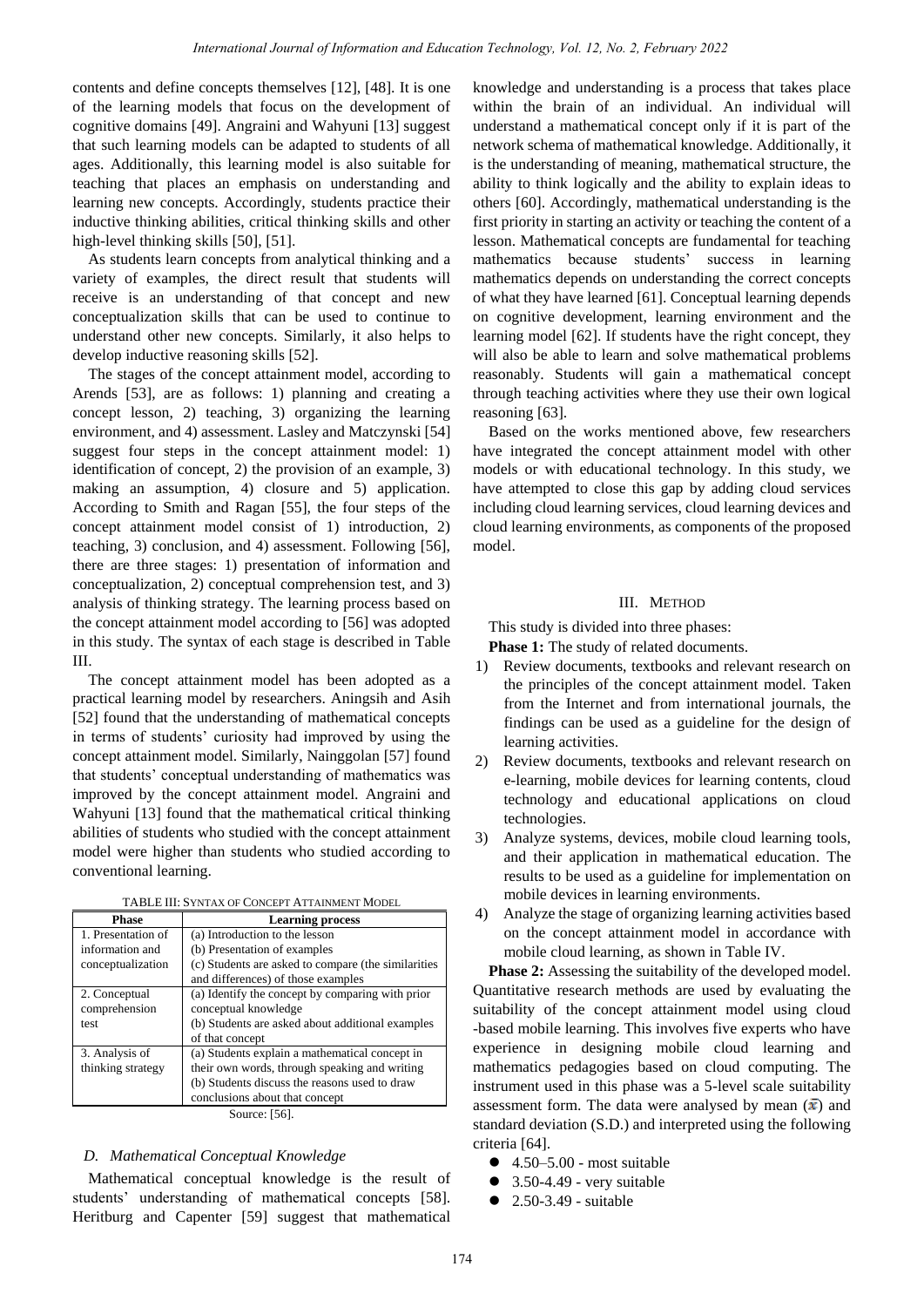- 1.50-2.49 less suitable
- 1.00-1.49 not suitable

| TABLE IV: ORGANIZING OF CONCEPT ATTAINMENT MODEL USING CLOUD |
|--------------------------------------------------------------|
| BASED MOBILE LEARNING                                        |

| <b>Phase</b>                                               | <b>Activities</b>                                                                                                                                                                                                                 | The cloud technology                                                                                                                                                                                             |
|------------------------------------------------------------|-----------------------------------------------------------------------------------------------------------------------------------------------------------------------------------------------------------------------------------|------------------------------------------------------------------------------------------------------------------------------------------------------------------------------------------------------------------|
|                                                            |                                                                                                                                                                                                                                   | used to support                                                                                                                                                                                                  |
| 1. Presentation of<br>information and<br>conceptualization | - Instructors provide<br>contents data.<br>including examples<br>or problems on cloud<br>- Explore, research,<br>testing hypothesis                                                                                               | - Content creation tools<br>(Google Doc)<br>- Storage tools<br>(Dropbox)                                                                                                                                         |
| 2. Conceptual<br>comprehension<br>test                     | - Identifying the<br>definition of a<br>concept - Students<br>proceeded to<br>implement planned<br>solutions / solve the<br>problems using<br>cloud-supported<br>tools<br>- Using questions<br>between students<br>and instructor | - Collaboration tools<br>(Google Doc)<br>- Communication tools<br>(Spreadsheets, Google<br>Meet)                                                                                                                 |
| 3. Analysis of<br>thinking strategy                        | Explain, discuss,<br>determine<br>mathematical<br>concept and model<br>as well, making<br>conclusion                                                                                                                              | - Content creation tools<br>(Google Slides)<br>- Presentation tools<br>(Google meet, tools for<br>recording sound)<br>- Cloud based tools for<br>mathematics (online<br>mathematical software and<br>programming |

**Phase 3:** Study the results of using the proposed model.

# *A. The Research Design and Procedure*

The one group pre-test/post-test design is used to study the results with regard to this model. The experiment was conduct on Set Theory course. The subjects were 56 undergraduate students majoring in Mathematics, Faculty of Education, Sisaket Rajabhat University, who enrolled in this course. The research procedure includes the following steps:

- 1) The subjects were tested in terms of pretest of the conceptual knowledge.
- 2) Instruction with a concept attainment model using cloud based mobile learning.
- 3) At the end of the course, the subjects were tested in terms of posttest of the conceptual knowledge.

# *B. Instrument*

The research instruments in this phase were 1) the concept attainment model using cloud-based mobile learning, and 2) the mathematical conceptual knowledge test on Set Theory, consisting of three indicators [4]; relationships and connections with regard to mathematical concepts, mathematical principles, and mathematical methods reasoning.

# *C. Data Analysis*

The mathematical conceptual knowledge was analyzed from mathematical conceptual knowledge test scores before and after learning, by using mean  $(\bar{x})$ , and standard deviation (S.D.) measures. The comparison of scores before and after learning was analyzed using a t-test for one sample group.



Fig. 1. The illustration of concept attainment model using cloud-based mobile learning for undergraduate students.

# IV. RESULTS

## *A. Model Evaluation Results by Experts*

The suitability assessment scores of the proposed model as evaluated by the experts were summarized as shown in Table V.

TABLE V: THE VIEWPOINT OF THE EXPERTS ON THE CONCEPT ATTAINMENT MODEL USING CLOUD-BASED MOBILE LEARNING

|                | List of details                                                                  | <b>Results</b> |      |                       |  |
|----------------|----------------------------------------------------------------------------------|----------------|------|-----------------------|--|
|                |                                                                                  | $\overline{x}$ | S.D. | <b>Interpretation</b> |  |
|                | Components of concept<br>attainment model with<br>cloud-based mobile<br>learning | 4.60           | 0.54 | <b>Most Suitable</b>  |  |
| 2              | Accessibility                                                                    | 4.80           | 0.44 | <b>Most Suitable</b>  |  |
| 3              | Promote knowledge to<br>students                                                 | 4.60           | 0.54 | Most Suitable         |  |
| $\overline{4}$ | Supporting tools                                                                 | 4.40           | 0.89 | Very Suitable         |  |
| .5             | Implementation                                                                   | 4.40           | 0.54 | Very Suitable         |  |
|                | Overall                                                                          | 4.56           | 0.59 | <b>Most Suitable</b>  |  |

From Table V, the overall assessment of the suitability of the concept attainment model using cloud-based mobile learning was at the level of "most suitable" ( $\bar{x}$  = 4.56, S.D. = 0.59). When considering for each item, it was found that accessibility was the most suitable at the highest mean score  $(\bar{x} = 4.80, S.D. = 0.44).$ 

# *B. The Study Results with Regard to Mathematical Conceptual Knowledge*

The study of the undergraduate students' mathematical conceptual knowledge learned by the concept attainment model using cloud-based mobile learning, is given in Table VI.

TABLE VI: THE COMPARISON OF MATHEMATICAL CONCEPTUAL KNOWLEDGE SCORES FOR PRE-TEST AND POST-TEST

| <b>Test</b>     | Score of mathematical conceptual knowledge |                                   |       |       |      |          |  |  |
|-----------------|--------------------------------------------|-----------------------------------|-------|-------|------|----------|--|--|
|                 | n                                          | <b>Full score</b><br>Mean<br>S.D. |       |       |      |          |  |  |
| Pre-test        | 56                                         | 100                               | 48.89 | 23.18 |      |          |  |  |
| Post-test       | 56                                         | 100                               | 60.94 | 23.98 | 8.73 | $0.000*$ |  |  |
| $*_{p}$ < 0.05. |                                            |                                   |       |       |      |          |  |  |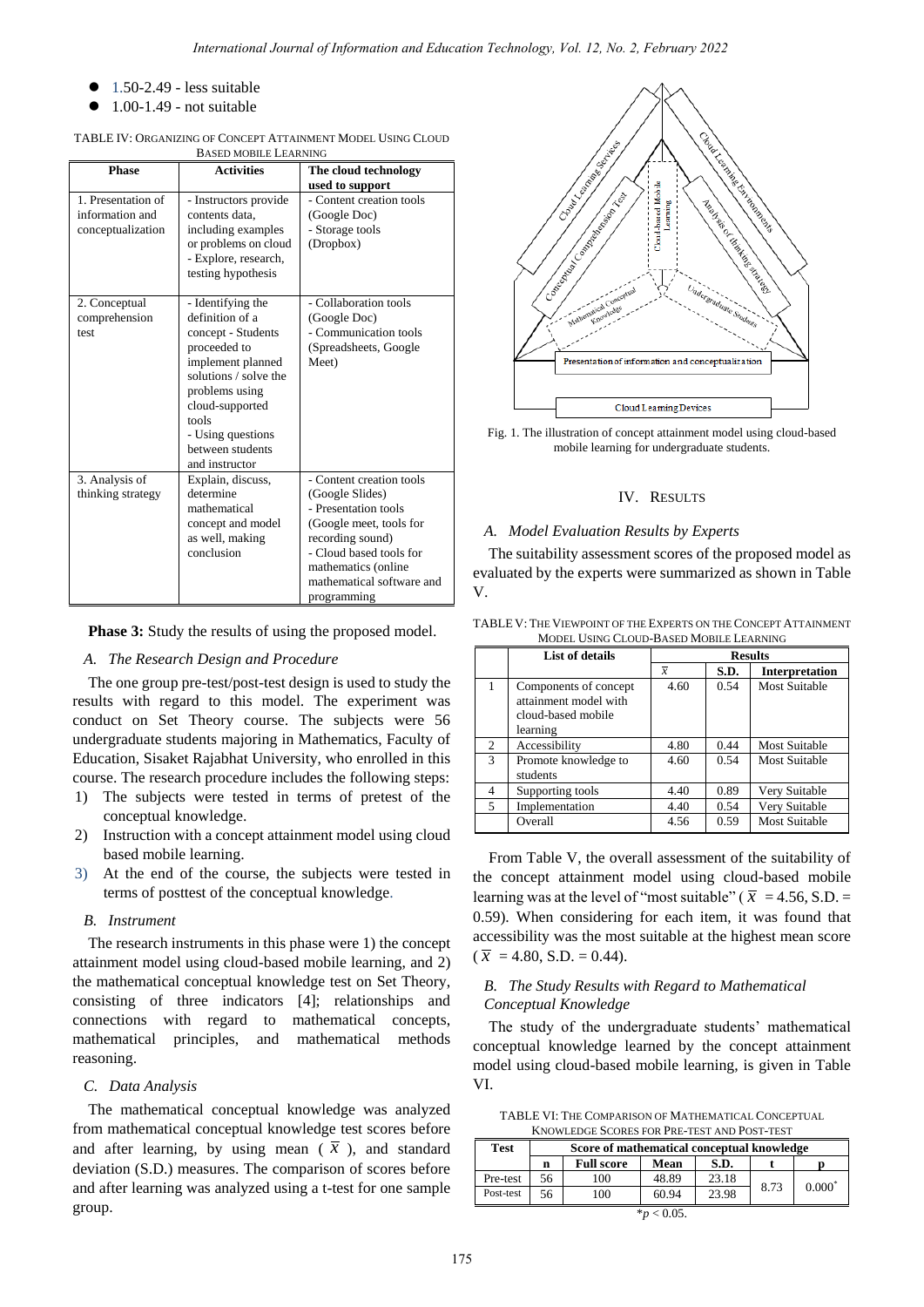After the end of the study, pre-test and post-test scores are used to investigate improvements in mathematical conceptual knowledge by the concept attainment model using cloud-based mobile learning. As shown in Table VI, the mean score of the pre-test is 48.89. Meanwhile, the mean score of the post-test is 60.94. By comparing both tests, the value of t-test is 8.73 and  $p < 0.05$ . This indicates that the post-test scores were significantly higher than pre-test, on the level of 0.05. Consequently, it was found that students who studied with the concept attainment model using cloud-based mobile learning and had the mean score of mathematical conceptual knowledge in "Set Theory" on post-test were higher than those of pre-test on the level of 0.05 statistical significance.

## V. DISCUSSION AND CONCLUSION

The evaluation results of the suitability of the model by experts concluded that it was at the highest level. Each of the main stages is important for students to understand, conceptualize and, through collaborative learning, to create critical thinking leading to new conceptual knowledge. This follows [65], who suggests learning through mobile learning that allows learners to exchange experiences will create new knowledge. The results of the study imply that the cloud computing-based design of mobile cloud learning provides the tools and an academic environment for developing mathematical concepts in the mathematics learning process. All of the components contribute to enhancing conceptual knowledge.

Based on the findings, students have a higher score of conceptual knowledge in mathematics after studying than those before learning. This follows [66], who suggests that the concept attainment model is developed to support students' practice of learning the concepts. They need to manage existing information in order to learn new ideas more effectively. Following [13], it was found that undergraduate students using the concept attainment model have higher mathematical thinking abilities than those using conventional learning. This implies that it improves the understanding of lessons. The findings are consistent with [52] who find that score of achievement of geometric concepts of students who taught by concept attainment model is better than those taught by traditional method. Similarly, learning through mobile learning has effects on students' exchange of knowledge, experiences and the opinions of learners to create new knowledge [67]. Moreover, the employing of cloud technology as a teaching tool is consistent with [30], [36], [68] which focus on managing cloud computing's online learning environment, including the efficient collaboration and sharing of information among students.

It is important to understand how advanced technologies, such as cloud computing, extend our instructional and mathematics learning, especially encouraging the development of 21st century skills. The aim of this study is to assess the students' learning performance in the Set Theory course. The framework of cloud-based mobile learning incorporated with the concept attainment model is proposed. The application of such a model is used as a means of enhancing conceptual knowledge in mathematics. It was concluded that it had a significantly positive effect on undergraduate students' mathematical conceptual knowledge.

This study presents a concept attainment model in conjunction with mobile cloud learning. This proposed approach integrates mobile cloud learning with three main components - cloud learning services, cloud learning environments and cloud learning devices - to provide a concept attainment model. The model assessment results in terms of the most appropriate level and the experimental results, indicate that the students' performance is significantly enhanced by this approach.

The limitations with regard to this study relate to the students' lack of Internet readiness, including using cloud tools, during the learning process. This may affect the quality time spent on the lesson units, and also in terms of guidance feedback for the students. In addition, the study involved a one group design because the normal instructional schedule was provided for one class. If there are data compared with those studied by using another model, this may also act as another possible implementation to achieve the objectives of this study.

### CONFLICT OF INTEREST

The authors declare no conflict of interest.

# AUTHOR CONTRIBUTIONS

Anuchit Anupan conceived and designed the study, analysis tools, contributed data, visualization, reviewed and edited manuscript. Benjamas Chimmalee conceived and designed the analysis, conducted the research, collected the data, performed the analysis, wrote draft manuscript, validation. All authors have read and approved the final version of the manuscript.

### ACKNOWLEDGMENT

The authors would like to thanks Sisaket Rajabhat University for partially supporting this study financially.

#### **REFERENCES**

- [1] A. Abdulai, "The place of information and communication technology (ICT) in early childhood education in the winneba municipality of Ghana," *Journal of Education Research and Reviews*, vol. 1, no. 2, pp. 9-15, October 2013.
- [2] C. Limin, L. Yonglong, W. Ying, and D. Xiaoyan, "College mathematics teaching method based on big data," *International Journal of Emerging Technologies in Learning*, vol. 14, no. 13, pp. 47-58, 2019.
- [3] S. M. Noor, S. A. Muhammad, H. A. Abdul, O. Sharifah, H. H. Modh and F. Ahmad, "Enhancing students' higher-order thinking skills (HOTS) through an inductive reasoning strategy using geogebra," *International Journal of Emerging Technologies in Learning*, vol. 15, no. 1, pp. 156-179, 2020.
- [4] A. Makanong, *Mathematical Skills and Processes*, 2nd ed., Bangkok: Chulalongkorn University Press, 2011.
- [5] P. D. Eggen and D. O. Kauchak, *Strategies for Teaching Content and Thinking Skill*, 3rd ed., Boston: Allyn & Bacon, 1995.
- [6] S. Kowtrakul, *Education Psycology*, 4th ed., Bangkok: Chulalongkorn University Press, 2000.
- [7] B. Suwanprasert, *Curriculum Development with Child* — *Centered Designs*, 2nd ed., Chiang Mai: The Knowledge Center, 2001.
- [8] M. L. Franke, E. Kazemi, and D. Battey, "Understanding teaching and classroom practice in mathematics," in F. K. Lester (Ed.), Second Handbook of Research on Mathematics Teaching and Learning, pp. 225-256, Charlotte, NC: Information Age, 2007.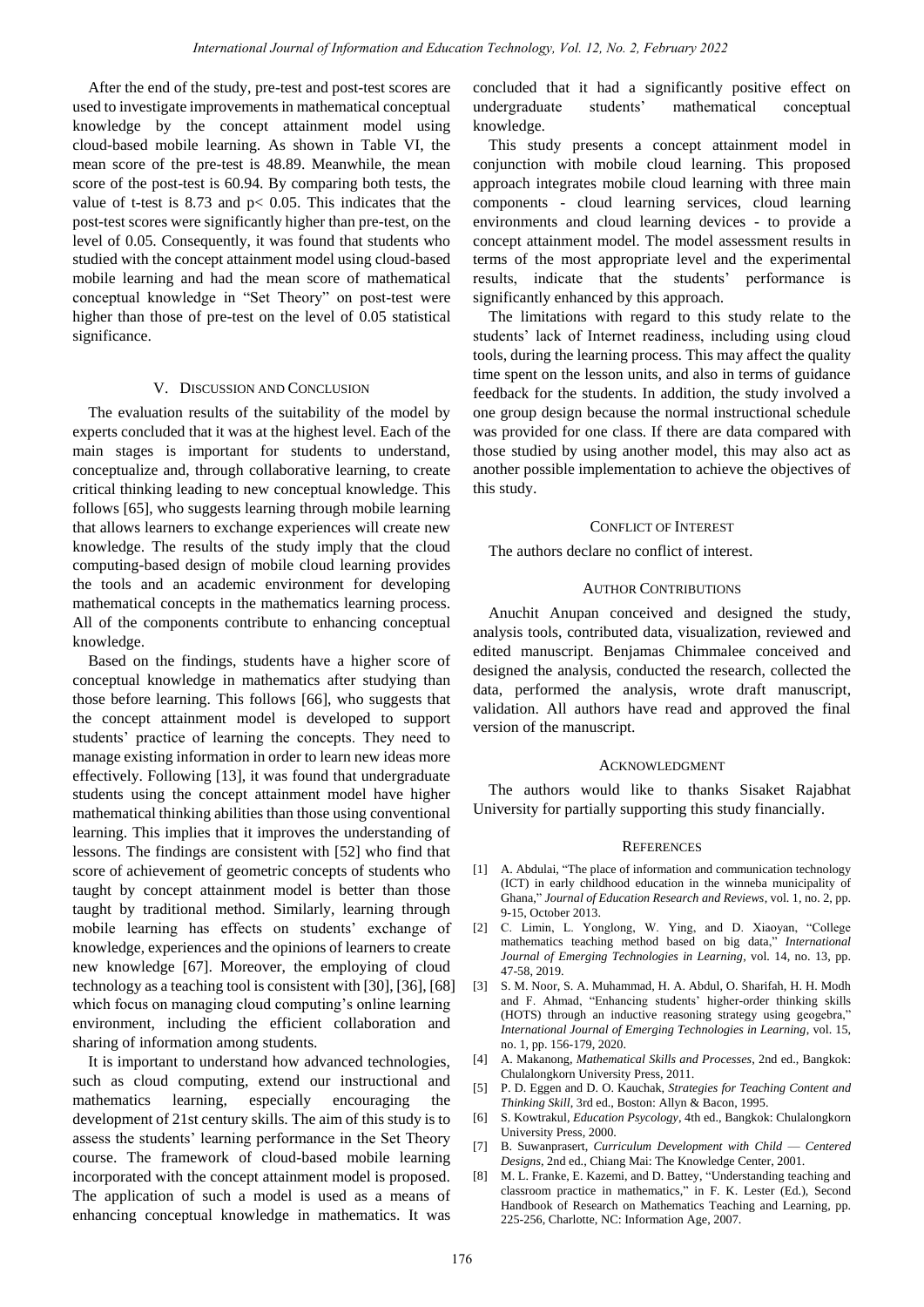- [9] I. Pranoto, *Kasmaran Bermatematika*, Kompas, 2013.
- [10] M. Joyce and M. Weil, *Model of Teaching*, 6th ed., Boston: Allyn and Bacon, 2000.
- [11] A. Makanong, *Mathematics: Teaching and Learning*, Bangkok: Chulalongkorn University Printing House, 2003.
- [12] Kauchak and Eggen, *Strategies and Models for Teachers: Strategi dan Model. Pembelajaran. Penerjemah: Satrio Wahono*, Jakarta: PT Indeks, 2012.
- [13] L. M. Angraini and A. Wahyuni, "The effect of concept attainment model on mathematical critical thinking ability," *International Journal of Instruction*, vol. 14, no.1, pp. 727-742, January 2021.
- [14] J. W. Anyor and J. A. Abah, "Students' perception of mobile learning in a blended collaborative learning framework in mathematics," Benue *Journal of Mathematics and Mathematics Education*, vol. 1, no. 3, pp. 20-27, 2014.
- [15] C. O. Iji, J. A. Abah, and J. W. Anyor, "Impact of cloud services on students' attitude towards mathematics education in public universities in Benue state, Nigeria," *International Journal of Research in Education and Science (IJRES)*, vol. 3, no. 1, pp. 228-244, 2017.
- [16] S. Elena, D. Marina, B. Yuliia, K. Svitlana, and D. Nelia, "Cloud-based service GeoGebra and its used in the educational process: The BYOD-approach," TEM Journal, vol. 8, no, 1, pp. 65-72, 2019.
- [17] C.-T. Yang, W.-T. Yeh, and W.-C. Shih, "Implementation and evaluation of an e-learning architecture on cloud environments," *International Journal of Information and Education Technology*, vol. 7, no. 8, August 2017.
- [18] M. J. Jackson, M. M. Helms, W. T. Jackson, and J. R. Gum, "Student expectations of technology-enhanced pedagogy: A ten-year comparison," *Journal of Education for Business*, vol. 86, no. 5, pp. 294-301, 2011.
- [19] C. N. Quinn. (2011). Designing mLearing. [Online]. Available: HTTPS://[QUINNOVATION](https://quinnovation.com/books/mlearning.html).COM/BOOKS/MLEARNING.HTML
- [20] A. N. Khan, M. L. Mat Kiah, S. U. Khan, and S. A. Madani, "Towards secure mobile cloud computing: A survey," Future Generation *Computer Systems*, vol. 29, no. 5, pp. 1278–1299, 2012.
- [21] Z. H. Huang and H. Su, "Design and application of cloud computing assisted instruction platform for advanced mathematics," *Chongqing and the World* (Academic Edition), vol. 33, no. 7, pp. 20-23, 2016.
- [22] W. Minjuan, C. Yong, and J. K. Muhammad, "Mobile cloud learning for higher education," The International Review of Research in Open *and Distance Learning*, vol. 15, no. 2, pp. 255-267, 2014.
- [23] J. Yang, "Research on cloud computing-based design of online mathematics teaching system for colleges and universities," Revista de *la Facultad de Ingenieria*, vol. 32, pp. 882-888, January 2017.
- [24] W. M. Lang and D. P. Yang, "Research on the current situation of cloud computing in China," Telecom Letters, vol. 10, pp. 3-6, 2011.
- [25] S. Kitanov and D. Davcev, *Mobile Cloud Computing Environment as a Support for Mobile Learning*, University for Information Science and Technology, 2012.
- [26] C. Militsopoulos, P. Sakellariou, and S. Armakolas, "Cloud services in teachers' education – A theoretical approach in Greece," Olympiada *Techniky Plzen*, ISBN 978-80-261-0620-3, pp. 27-31, 2016.
- [27] B. Hirsch and J. W. Ng, "Education beyond the cloud: Anytime-anywhere learning in a smart campus environment," in *Proc. International Conference on Internet Technology and Secured Transactions (ICITST)*, 2011, pp. 718-723.
- [28] L. Jian, *Study the development of Mobile Learning Promoted by Cloud Computing*, Weifang University, 2010.
- [29] J. Kennington, E. Olinick, and D. Rajan, *Wireless Network Design: Optimization Models and Solution Procedures*, Springer, 2011.
- [30] Lakshmi and G. D. Dhanalakshmi, "A review on mobile cloud learning in higher education,‖ *Journal of Engineering Research and Applications*, vol.6, pp. 32-38, 2016.
- [31] V. Techasukthavorn, "Effectiveness of using weekly online quizzes for self-directed learning behavior and attitude of undergraduate students in a weight control course," *Journal of Educational Studies*, vol. 47, pp. 398–414, January-March 2019.
- [32] M. Shyshkina, U. Kohut, and M. Popel, "The systems of computer mathematics in the cloud-based learning environment of education institutions," in *Proc. International Conference on ICT in Education*, *Research and Industrial Applications*, pp. 396-405, Kyiv, Ukraine, 2017.
- [33] Z. Rimale, E. H. Benlahmar, and A.Tragha, "Mobile cloud learning: A new responsive SCORM design approach based semantic learning object on the Microsoft SharePoint online and Office 365," in Proc. the *2nd International conference on Big Data, Cloud and Applications*, 2017, pp. 1-6.
- [34] O. Boyinbode, "Smart campus: An implementation of a cloud-based mobile learning application," Journal of Information, vol. 4, pp. 24-33, 2018.
- [35] M. K. Ramananda and B. Srinivasan, "Effect of cloud based mobile learning on engineering education," International Journal of *Mechanical Engineering and Technology*, vol. 10, pp. 614-621, March 2019.
- [36] D. Kovachev, Y. Cao, and R. Klamma, *Mobile Cloud Computing: A Comparison of Application Models*, Aachen: RWTH Aachen University, 1-8, 2011.
- [37] D. G. Velev, "Challenges and opportunities of cloud-based mobile learning," International Journal of Information and Education *Technology*, vol. 4, no. 1, February 2014.
- [38] K. Chine, "Learning math and statistics on the cloud, towards an EC2-based Google Docs-like portal for teaching/learning collaboratively with R and Scilab," in *Proc. the 10th IEEE International Conference on Advanced Learning Technologies*, 2010, pp. 752-753.
- [39] F. Xhafa, S. Caballé, I. Rustarazo, and L. Barolli, "Implementing a mobile campus using MLE moodle," in *Proc. 2010 International Conference on P2P, Parallel, Grid, Cloud and Internet Computing*, Fukuoka, 2010, pp. 207-214.
- [40] S. H. Hung, C. S. Shih, J. P. Shieh, C. P. Lee and Y.H. Huang, "Executing mobile applications on the cloud: Framework and issues," *Computers & Mathematics with Applications*, vol. 63, no. 2, pp. 573-587, January 2012.
- [41] G. J. Cen and X. Z. Cai, "Design and implementation of mathematical experiment cloud platform,‖ *China Educational Technology and Equipment*, vol. 4, pp. 12-14, 2017.
- [42] L. S. Ariyanto, W. Kusumaningsih, and A. N. Aini, "Mobile phone application for mathematics learning," presented at the 4th International Conference on Mathematics, Science and Education 2017 (ICMSE2017), Semarang, Central Java, Indonesia, 18-19 September 2017, pp. 1-5, 2018.
- [43] M. P. Shyshkina and M. V. Popel, "The cloud-based learning environment of educational institutions: the current state and research prospects,‖ *J. Information Technologies and Learning Tools*, vol. 37, no. 5, 2014.
- [44] L. M. Vaquero, "EduCloud: PaaS versus IaaS cloud usage for an advance computer science course," IEEE Transaction on Education, vol. 54, no. 4, pp. 590-598, 2011.
- [45] D. Wick, "Free and open-source software application for mathematics and education," in *Proc. the Twenty-First Annual International Conference on Technology in Collegiate Mathematics*, pp. 300-304, 2009.
- [46] Y. X. Jin and H. J. Ding, "Construction and innovative practice teaching of cloud computing laboratory," *Experimental Technology and Management*, vol. 34, no. 06, pp. 223-227, 2017.
- [47] R. Bhargava, "Effect of concept attainment model on achievement in social sciences," International Journal of Science and Research (IJSR), vol. 5, no. 5, pp. 2015–2017, 2016.
- [48] B. C. Mondal, "Teaching science through information processing model: A review," *Journal of Education and Practice*, vol. 4, no. 9, pp. 146–154, 2013.
- [49] G. Ostad and J. Soleymanpour, "The impact of concept attainment teaching model and mastery teaching method on female high school students' academic achievement and metacognitive skills," *International Journal of Innovative Research in Science, Engineering and Technology*, vol. 3, no. 2, pp. 9774–9781, 2014.
- [50] S. K. Anjum, "A study of effect of concept attainment model on achievement of geometric concepts of VIII standard students of english medium students of Aurangabad city," Scholarly Research Journal for *Interdisciplinary Studies*, vol. II, no. XV, pp. 2451–2456, 2014.
- [51] A. Sharma and D. Pachauri, "Comparison of advance organizer model and concept attainment model for teaching concepts of science to standard IX," *International Journal of Educational Research and Technology*, vol. 7, no. 1, pp. 23–26, 2016.
- [52] Aningsih and T. S. Asih, "Analisis kemampuan pemahaman konsep matematika ditinjau dari rasa ingin tahu siswa pada model concept attainment," Unnes Journal of Mathematics Education Research, vol. 6, no. 2, pp. 217–224, 2017.
- [53] R. I. Arends, *Learning to Teach*, 5th ed. Boston: McGraw-Hill, 2001.
- [54] J. Rowley, T. Lasley, and T. Matczynski, *Instructional Models: Strategies for Teaching in a Diverse Society*, 2nd ed., Cengage Learning 2002.
- [55] B. L. Smith and T. J. Ragan, *Instructional Design*, 3rd ed., Boston: John Willey & Sons, 2005.